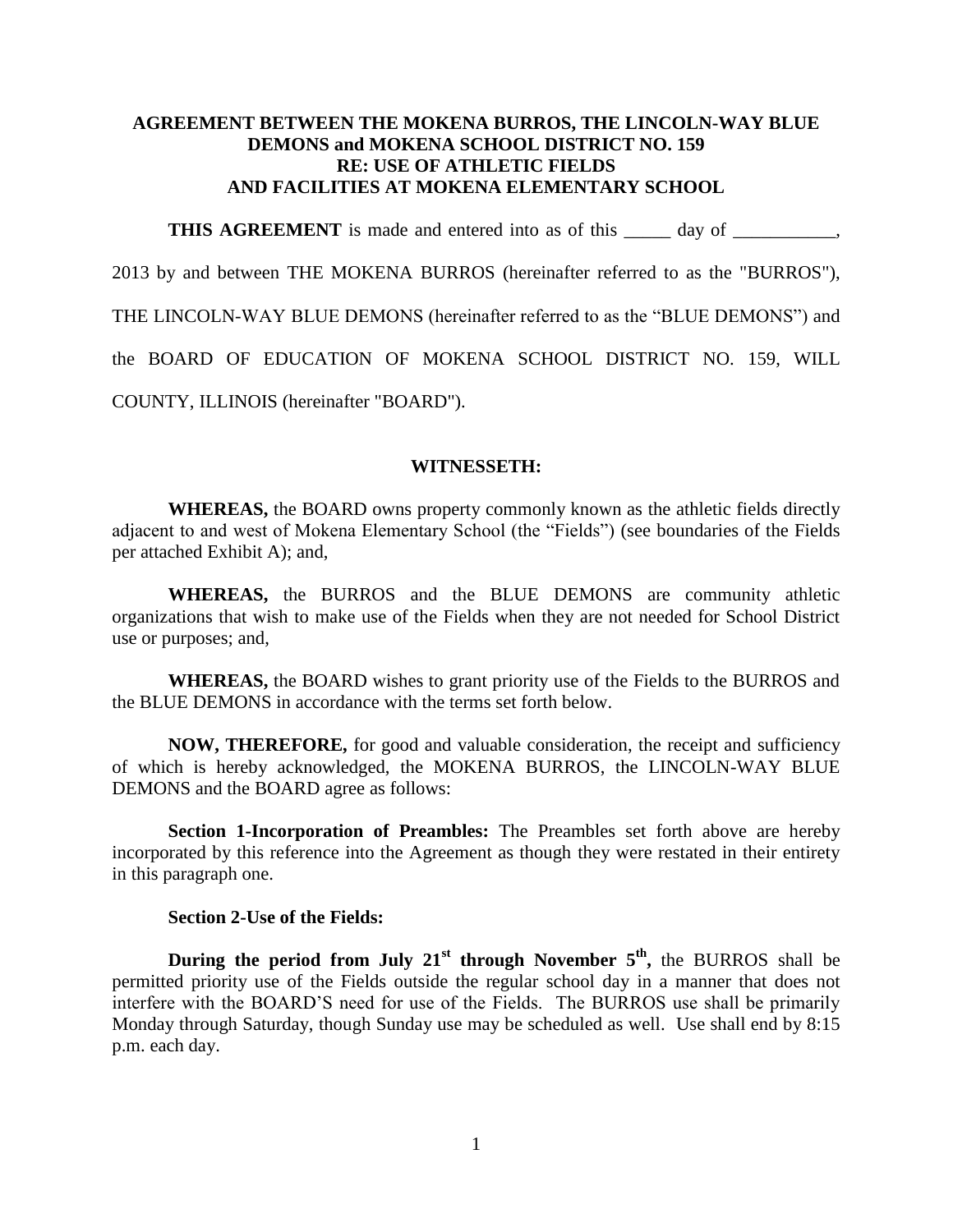By June 1 each year, a representative of the BURROS will provide the BOARD'S Administrators with a proposed appropriate schedule for the BURROS' use of the Fields for approval by the BOARD'S Administrators. The parties also understand and acknowledge that there may be limited occasions outside of regular school hours that the BOARD requires priority use of the Fields, in which event the BOARD shall provide the BURROS notice as soon as reasonably practical under the circumstances.

**During the period from March 1st through July 20th ,** the BLUE DEMONS shall be permitted priority use of the Fields outside the regular school day in a manner that does not interfere with the BOARD'S need for use of the Fields. The BLUE DEMONS use shall be primarily in the evening on weekdays, and all day on the weekends. Use shall end by 8:15 p.m. each day.

By January 1 each year, a representative of the BLUE DEMONS will provide the BOARD'S Administrators with a proposed appropriate schedule for the BLUE DEMONS' use of the Fields for approval by the BOARD'S Administrators. The parties also understand and acknowledge that there may be limited occasions outside of regular school hours that the BOARD requires priority use of the Fields, in which event the BOARD shall provide the BLUE DEMONS notice as soon as reasonably practical under the circumstances.

**Section 3-Maintenance and Storage:** In consideration for the use of the Fields as authorized in Section 2 above, the BURROS and the BLUE DEMONS shall be responsible during their respective use periods for the reasonable maintenance and upkeep of the Fields (including related facilities such as dugouts), including but not limited to turf mowing, fertilization, weed control, garbage removal, repairs, and infield and dugout maintenance.

The BURROS and BLUE DEMONS shall be responsible for maintaining their own equipment in safe storage and the BOARD will have no responsibility therefore. Storage of equipment on or adjacent to the Fields is permitted, provided such storage does not pose a safety hazard or is not otherwise disapproved by the BOARD.

The BURROS and/or BLUE DEMONS may place portable toilet facilities adjacent to the Fields for use by their participants and spectators. Such facilities will be locked by the BURROS and BLUE DEMONS to prohibit entry when the Fields are not use by the respective organizations. The BURROS and BLUE DEMONS, respectively, will provide and pay for necessary servicing and maintenance of the portable toilet facilities in accordance with industry standards. The BURROS and BLUE DEMONS will at all times comply with any requirements the Village of Mokena may have regarding the provision of portable toilets at the Fields. At the conclusion of the BURROS use of the Fields each year, the portable toilet facilities will be removed by the BURROS.

**Section 4-Improvements:** Any improvements or alternations to the Fields that will become fixtures on the property (e.g. dugouts, fencing, lights, sprinkler systems, storage units, etc.) must be approved by the BOARD in writing prior to the commencement of any work on such improvements or alterations.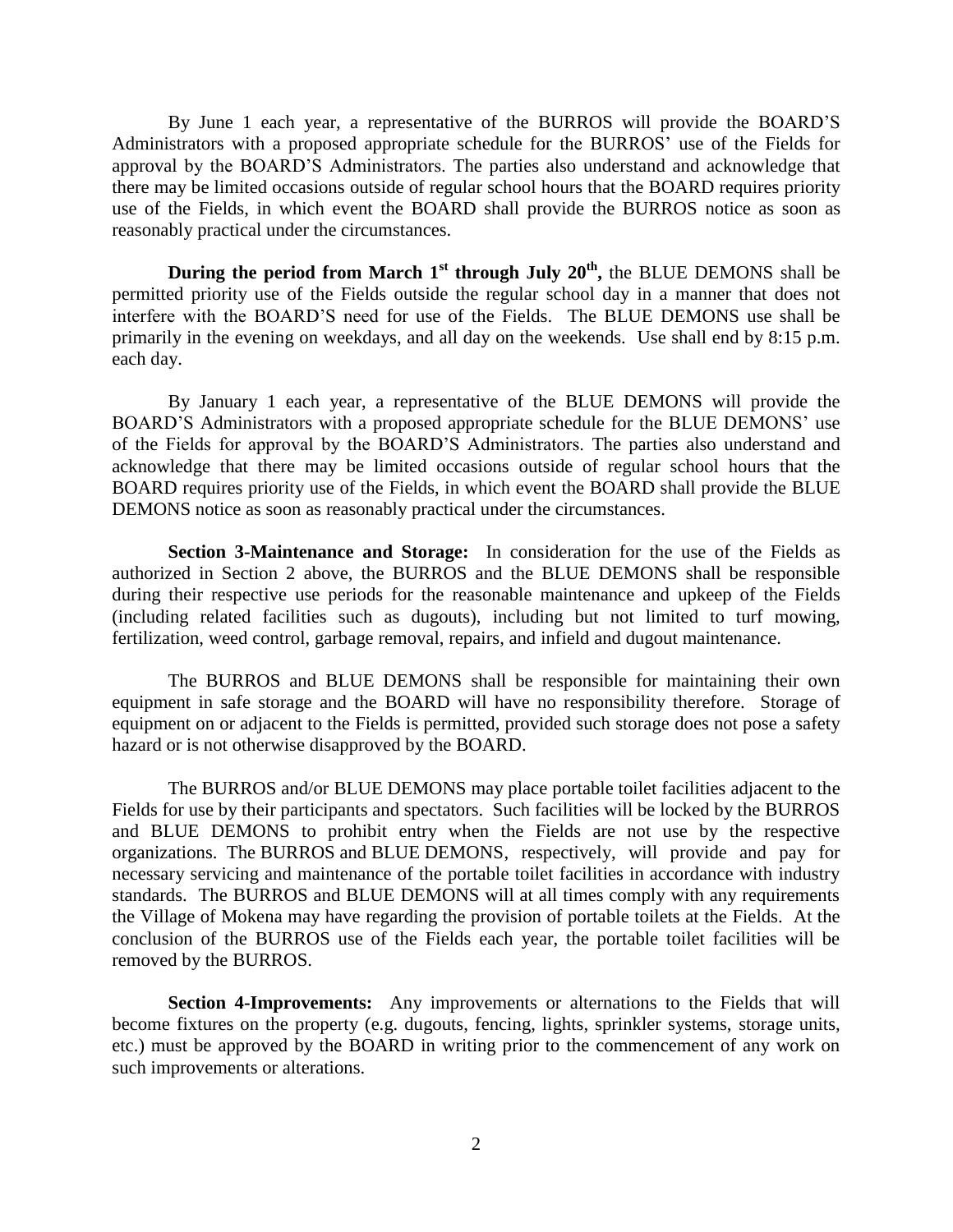**Section 5-Term:** This Agreement shall commence upon the date set forth above and shall terminate on December 31, 2014 (the "Expiration Date"), unless earlier terminated as set forth below:

A. Notification. A party desiring to terminate this Agreement prior to its Expiration Date shall serve the other parties with written notice of termination at least one (1) year prior to the effective date of termination. Such written notice shall set forth the effective date of termination. If the terminating party is either the BURROS or the BLUE DEMONS, the nonterminating party and the BOARD may agree to continue this Agreement without the participation of the terminating party. The BOARD may terminate this Agreement with regard to either party on 24 hours notice if a warning regarding a breach of this Agreement has been provided and the breach has not been remedied or reoccurs.

**Section 6-Compliance with Laws:** The BURROS and the BLUE DEMONS agree to abide by all BOARD policies and procedures, as well as all rules and regulations governing the BOARD, including but not limited to, all applicable federal, state and local laws, regulations, ordinances, rules, and orders. The BURROS and the BLUE DEMONS shall not use the Fields or any part of the BOARD'S property for any unlawful purpose or in any way which would constitute a nuisance. The BURROS and the BLUE DEMONS shall not damage the Fields or the BOARD'S properties in any way, and shall not obligate the BOARD in any way. Neither the BURROS nor the BLUE DEMONS shall have the right to rent, license, sublet, assign or otherwise authorize any third party to use the Fields or any other portion of the BOARD'S property.

**Section 7-Indemnification:** The BURROS and the BLUE DEMONS shall each indemnify and hold harmless the BOARD, including its Board Members, in their individual and official capacities, the Board's employees, agents and volunteers, and their respective successors and assigns (collectively the "Indemnified Parties"), from any claim or loss, including, but not limited to, attorney's fees, costs and expenses of litigation, for any claim against any or all of the Indemnified Parties for property damage or personal injury resulting from the BURROS or the BLUE DEMONS respective use of the Fields or the BOARD's property, except to the extent of the negligence or fault of the BOARD. The BURROS and the BLUE DEMONS agree to promptly report any injuries occurring during their use of the Fields to the District Superintendent or designee, including the date of injury, time of injury, the identity of those involved, and a summary of the nature of the injury.

**Section 8-Insurance:** The BURROS and the BLUE DEMONS shall each keep in force during the term of this Agreement occurrence-based comprehensive general liability insurance and automobile and broad form contractual liability coverage, as follows:

| General Liability (each occurrence)            | \$1 million |
|------------------------------------------------|-------------|
| Personal and ADV Injury                        | \$1 million |
| General Aggregate                              | \$2 million |
| <b>Participants Legal Liability</b>            | \$1 million |
| Automobile Liability - combined single         | \$1 million |
| limit (each accident) covering hired autos and |             |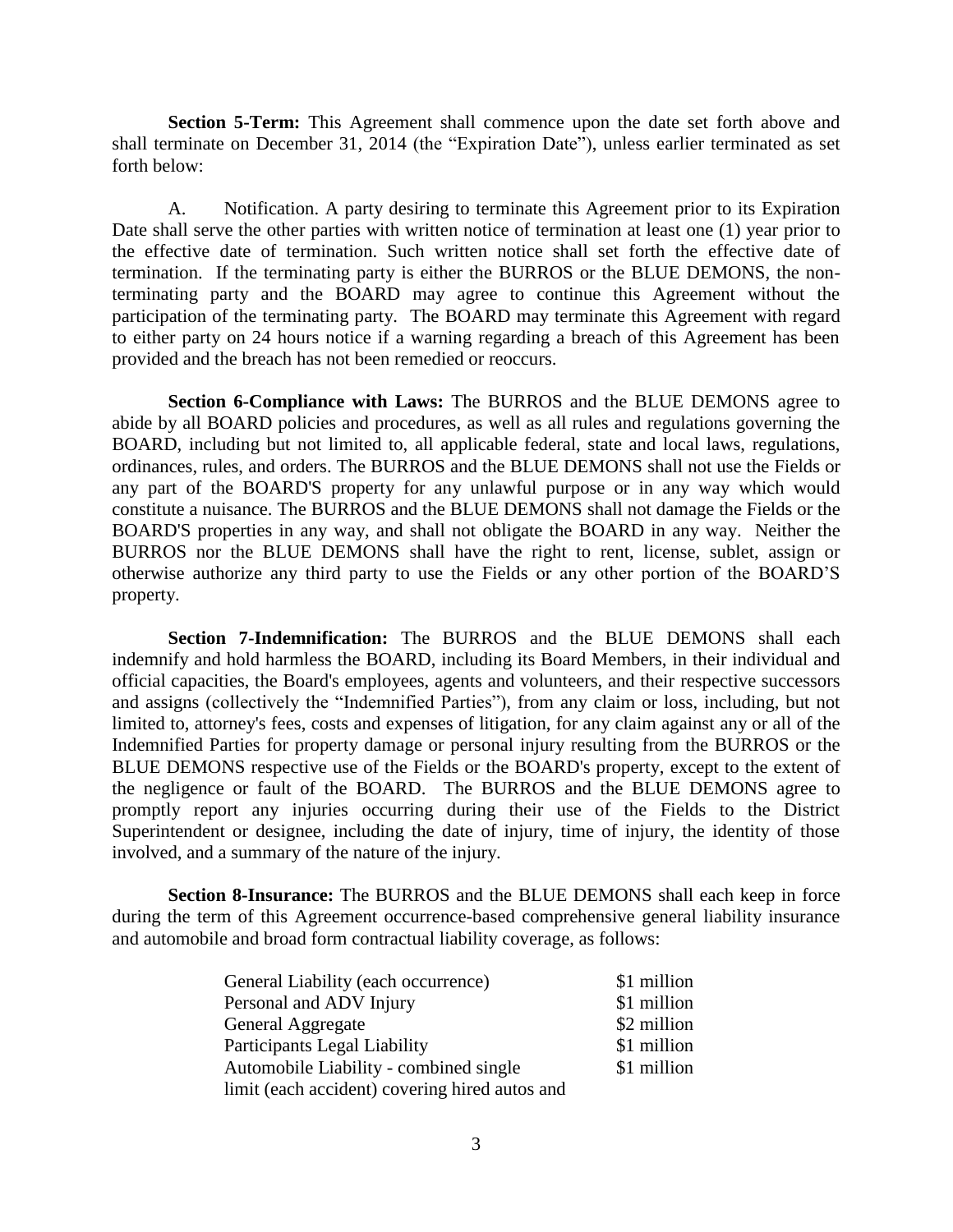## non-owned autos

Such policies shall name the BOARD, including its BOARD members, in their individual and official capacities, the BOARD'S employees, agents and volunteers, as additional insureds. Such insurance shall be written by responsible carriers and shall be evidenced by a certificate of the insurance, all as reasonably acceptable to the BOARD. Such policies must contain a restriction providing that they may not be changed or cancelled without thirty (30) days prior written notice to the BOARD. The BURROS and the BLUE DEMONS shall immediately provide the BOARD with notice of all potential changes to the insurance policies as soon as they become known to the organization. Failure to maintain such policies and coverage amounts shall be grounds for immediate suspension of each group's use of the Fields and any other BOARD property until such failure is cured to the satisfaction of the BOARD.

**Section 9-Conduct:** The BURROS and the BLUE DEMONS shall conduct their use of the Fields in such a manner as to minimize disturbances to the surrounding property including, but not limited to, removal of litter after each practice or game and adherence to all parking requirements and restrictions.

**Section 10**-**Supervision:** The BURROS and the BLUE DEMONS shall provide adequate adult supervision at all times for activities when using the Fields.

**Section 11-Legal Title:** No legal title or leasehold interest in the Fields or any improvements thereon shall be deemed or construed to have been created or vested in either the BURROS or the BLUE DEMONS by anything contained in this Agreement.

**Section 12-No Other Relationship:** Nothing contained in or done pursuant to this Agreement shall be construed as creating a partnership, agency, joint employer or joint venture relationship between the BURROS or the BLUE DEMONS and the BOARD. Except as otherwise expressly provided in this Agreement, no party shall become bound, with respect to third parties, by any representation, act or omission of the other party. The BURROS and the BLUE DEMONS shall have exclusive control of their time (subject to the terms of this Agreement) and shall be responsible for the direct supervision of all of their employees, agents, volunteers, program participants and invitees, if any. The BURROS and the BLUE DEMONS agree to remove any employee, agent, volunteer, program participant, parent, or fan from the BOARD'S property if, in the sole discretion of the BURROS, the BLUE DEMONS, or the BOARD'S representative, an individual engages in inappropriate or unlawful conduct.

**Section 13-Representations and Warranties:** No party makes any representations or warranties, except as specifically set forth in this Agreement.

**Section 14-Counterparts**: This Agreement may be executed in Counterparts, each of which shall constitute an original, but altogether shall constitute one and the same Agreement.

**Section 15-Governing Law, Interpretation, Venue:** This Agreement and all questions of interpretation, construction and enforcement thereof, and all controversies hereunder, shall be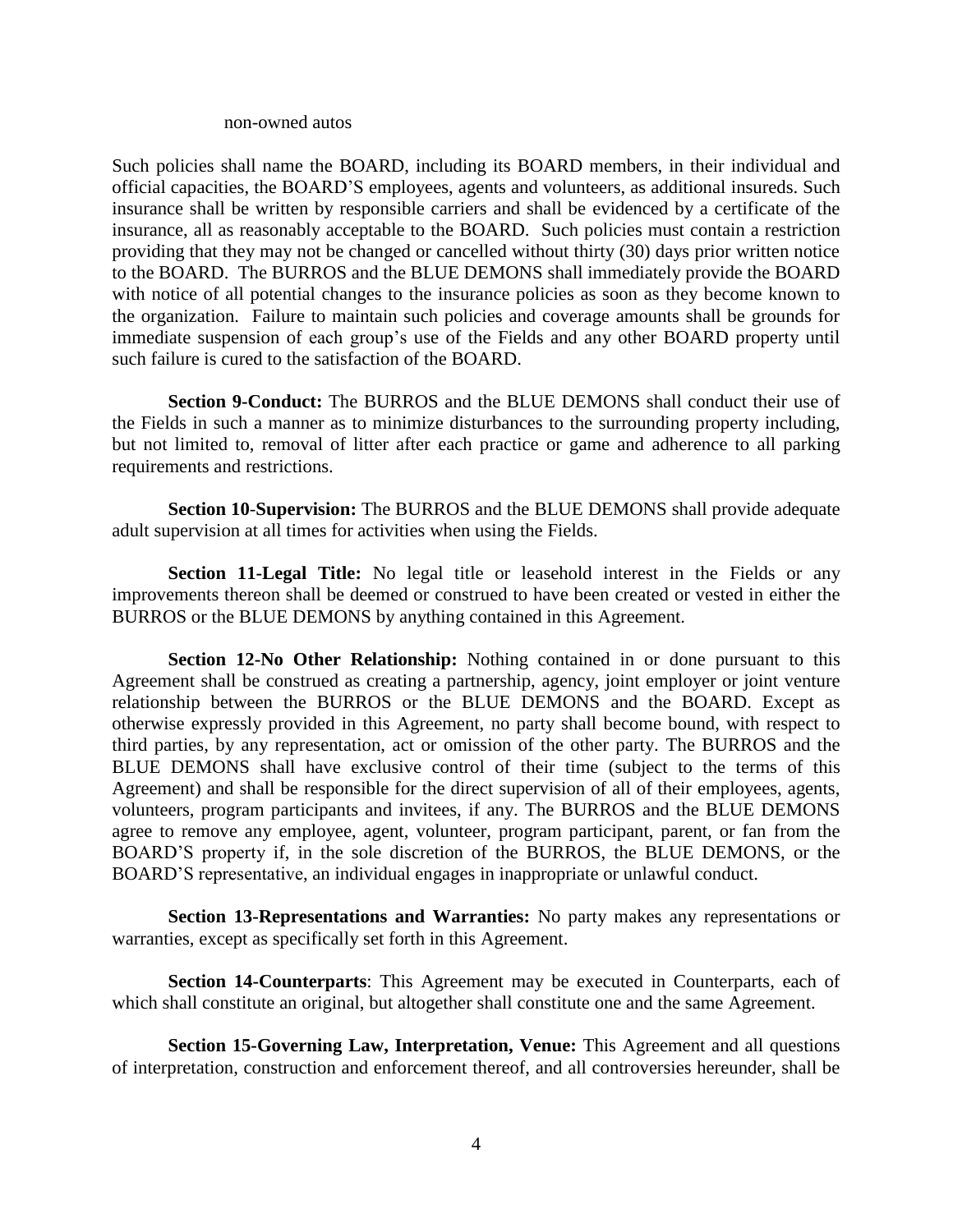governed by the applicable constitutional, statutory and common law of the State of Illinois. Venue for all purposes hereunder shall be in the circuit courts located in Will County, Illinois.

**Section 16-Captions:** The captions at the beginning of the several paragraphs, respectively, are for convenience in locating the contents, but are not part of the Agreement.

**Section 17-Severability:** In the event any term or provision of this Agreement shall be held illegal, invalid, unenforceable, or inoperative as a matter of law, the remaining terms and provisions of this Agreement shall not be effected thereby, but each such term and provision shall be valid and shall remain in full force in effect.

**Section 18-Entire Agreement:** This Agreement and the Exhibits attached hereto, and made a part hereof, or required hereby, embody the entire Agreement between the parties hereto with respect to this transaction and supersedes any and all prior agreements and understandings, written or oral, formal or informal. No extensions, changes, modifications or amendments to or of this Agreement of any kind whatsoever, shall be made or claimed by the parties, and no notices of any extension, change, modification or amendment made or claimed by the parties shall have any force or effect whatsoever unless the same shall be in writing and signed by the duly authorized representatives.

**Section 19-No waiver:** The failure of either party to this Agreement to insist upon the performance of any of its terms and conditions, or the waiver of any breach of any of the terms and conditions of this agreement, shall not be construed as thereafter waiving any such terms and conditions, but they shall continue and remain in full force and effect as if no forbearance or waiver had occurred.

**Section 20-Binding on successors and assigns:** This Agreement shall inure to the benefit of, and shall be binding upon, the successors and assigns of the parties hereto. The persons signing this Agreement represent and affirm that all necessary actions have been taken by their respective governing bodies to authorize them to execute this Agreement and bind each party hereto.

**Section 21-Notice:** Any and all notices required to be delivered hereunder shall be deemed delivered when and if personally delivered, or mailed by registered or certified mail, return receipt requested, postage prepaid (or sent by recognized overnight carrier service with instructions and payment for delivery on the next business day), or by facsimile transmission during regular business hours, to the parties as set forth below:

| If to the BOARD:  | Superintendent<br>Mokena School District No. 159<br>11244 W. Willowcrest Lane<br>Mokena, IL 60448 |
|-------------------|---------------------------------------------------------------------------------------------------|
| If to the BURROS: | Mokena Burros                                                                                     |
|                   |                                                                                                   |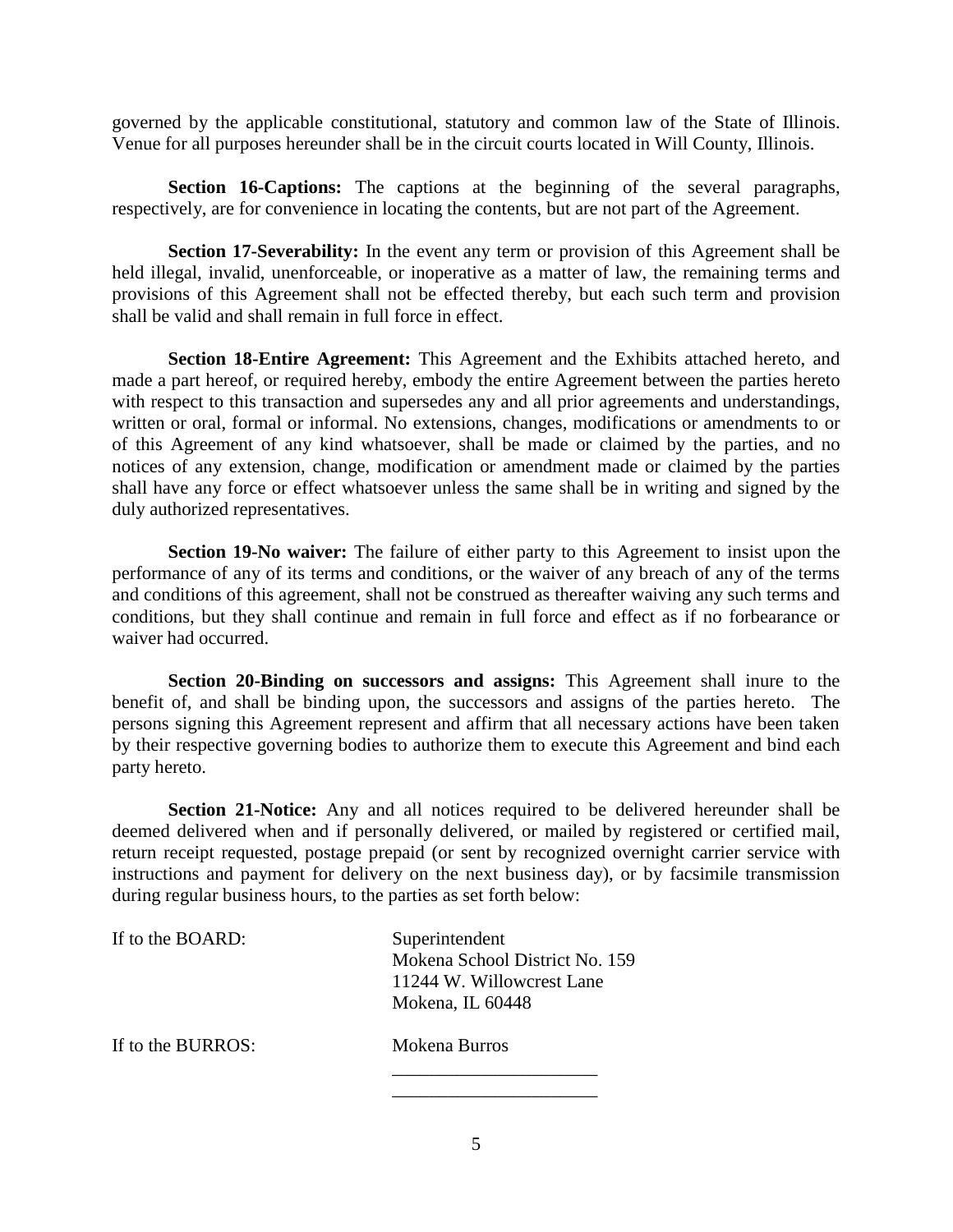Attention:

If to the BLUE DEMONS: Lincoln-Way Blue Demons

\_\_\_\_\_\_\_\_\_\_\_\_\_\_\_\_\_\_\_\_\_\_ Attention:

Any party hereto may change the names and addresses of the designee to whom notice shall be sent by giving written notice of such change to the other party hereto in the same manner as all other notices are required to be delivered hereunder.

**Section 22-Effective Date:** This Agreement shall be deemed dated and become effective on the date the last of the parties execute the Agreement as set forth below.

IN WITNESS WHEREOF, the duly authorized representatives of the Parties have executed this Agreement as set forth below:

| <b>MOKENA BURROS</b>    | <b>BOARD OF EDUCATION OF MOKENA</b><br>SCHOOL DISTRICT NO. 159,<br>WILL COUNTY, ILLINOIS |
|-------------------------|------------------------------------------------------------------------------------------|
|                         | President                                                                                |
|                         |                                                                                          |
|                         |                                                                                          |
|                         | Secretary                                                                                |
| LINCOLN-WAY BLUE DEMONS |                                                                                          |
|                         |                                                                                          |
| $Its:\_$                |                                                                                          |
| Date:                   |                                                                                          |